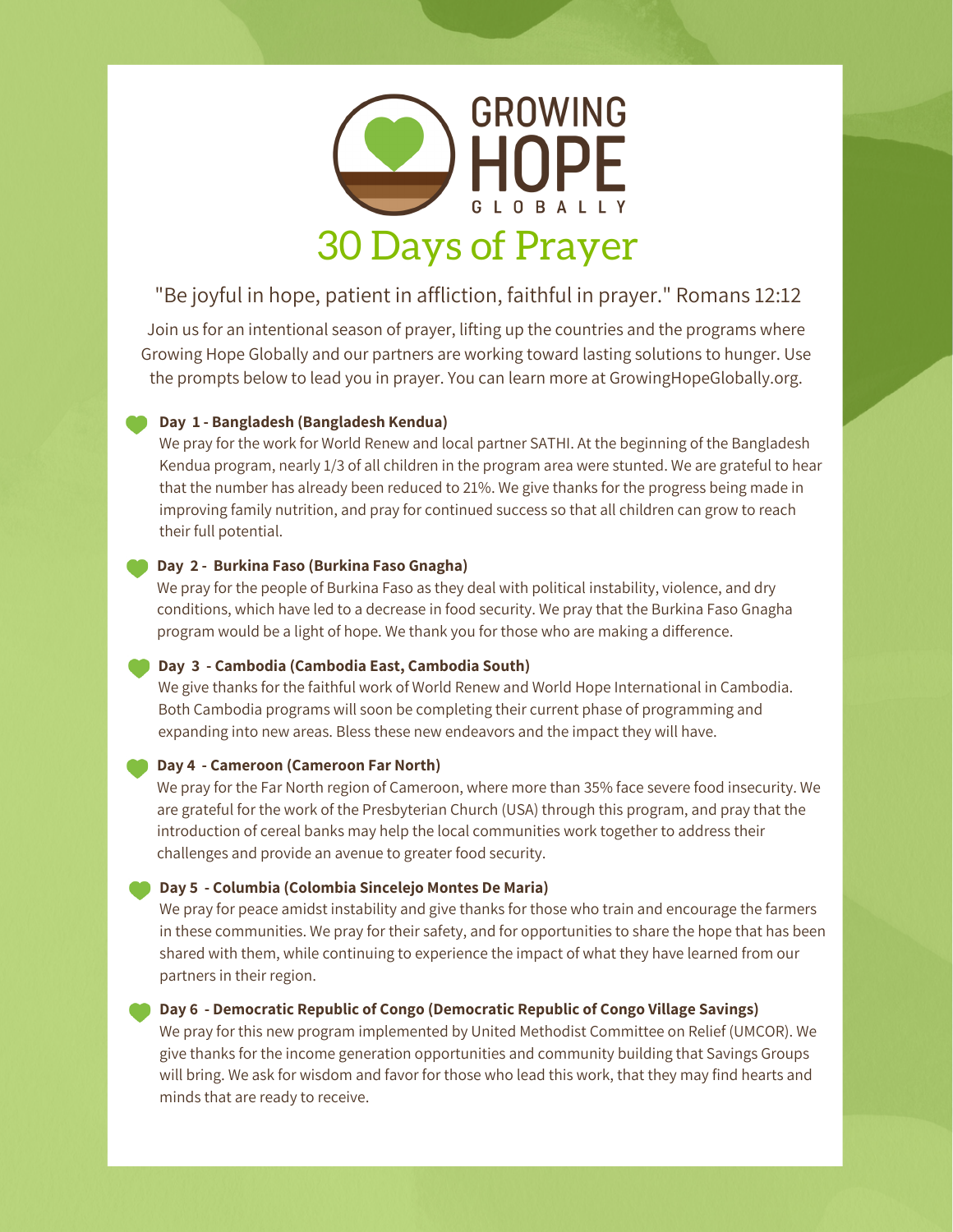

#### **Day 7 - Dominican Republic (Dominican Republic San Juan and Dajabón)**

We pray for the challenges that this program faces with access to water. We ask that whatever barriers offer limitations would be removed and that access would be generous and plentiful.

# **Day 8 - Guatemala (Guatemala Nebaj Quetzaltenango, Guatemala Valle Del Polochic, Guatemala Sayaxché)**

We give thanks for these programs within Guatemala that are making a significant difference, even amidst challenging political situations and conflicts. We pray that you would bless the work of our partners as they seek to address malnutrition and health issues that disproportionally affect women and children.

### **Day 9 - Haiti (Haiti Mole St Nicolas, Haiti Jean Rabel)**

We thank you for your love for the people of Haiti, and pray that the programs we support would continue to make a difference as they face particularly vulnerable conditions. We pray that the farming and income generation methods being shared would be fruitful, and that all community members would have access to clean water.

#### **Day 10 - Honduras (Honduras Macuelizo, Honduras Orocuina & Liure)**

We pray for those who face conditions that lead them to migrate away from home. We pray that the programs would be successful and would help communities and families in such away that they have the ability to stay and thrive. We thank you for the work that continues.

#### **Day 11- India (India Umsning)**

As the program in Umsning comes to a close, we give thanks for the many lives it has touched over the past 7 years. We pray for the ongoing leadership of the local federation established as part of the program. We also pray for World Renew and local partner NEICORD as they begin a similar program in a new location.

# **Day 12- Kenya (Kenya Igembe, Kenya West Pokot)**

In light of upcoming elections, we pray for peace and stability to help these programs flourish. We give thanks for the work of Covenant World Relief & Development and local partner Jitokeze Wamama Wafrika as they help women learn the skills they need to thrive and World Renew and local partner Anglican Development Services as they serve people living in areas prone to droughts and water shortages. We pray that the rain falls at the right time, in the right amount, so that droughts and flooding do not hamper their progress.

#### **Day 13- Malawi (Malawi Blantyre)**

70% of the population of Malawi lives on \$1.90/day and 80% rely on agriculture for their employment. We give thanks for the work of Catholic Relief Services, as they build on past success to address the needs of these rural communities. We pray that you would bless that work as they work to make a lasting impact on hunger.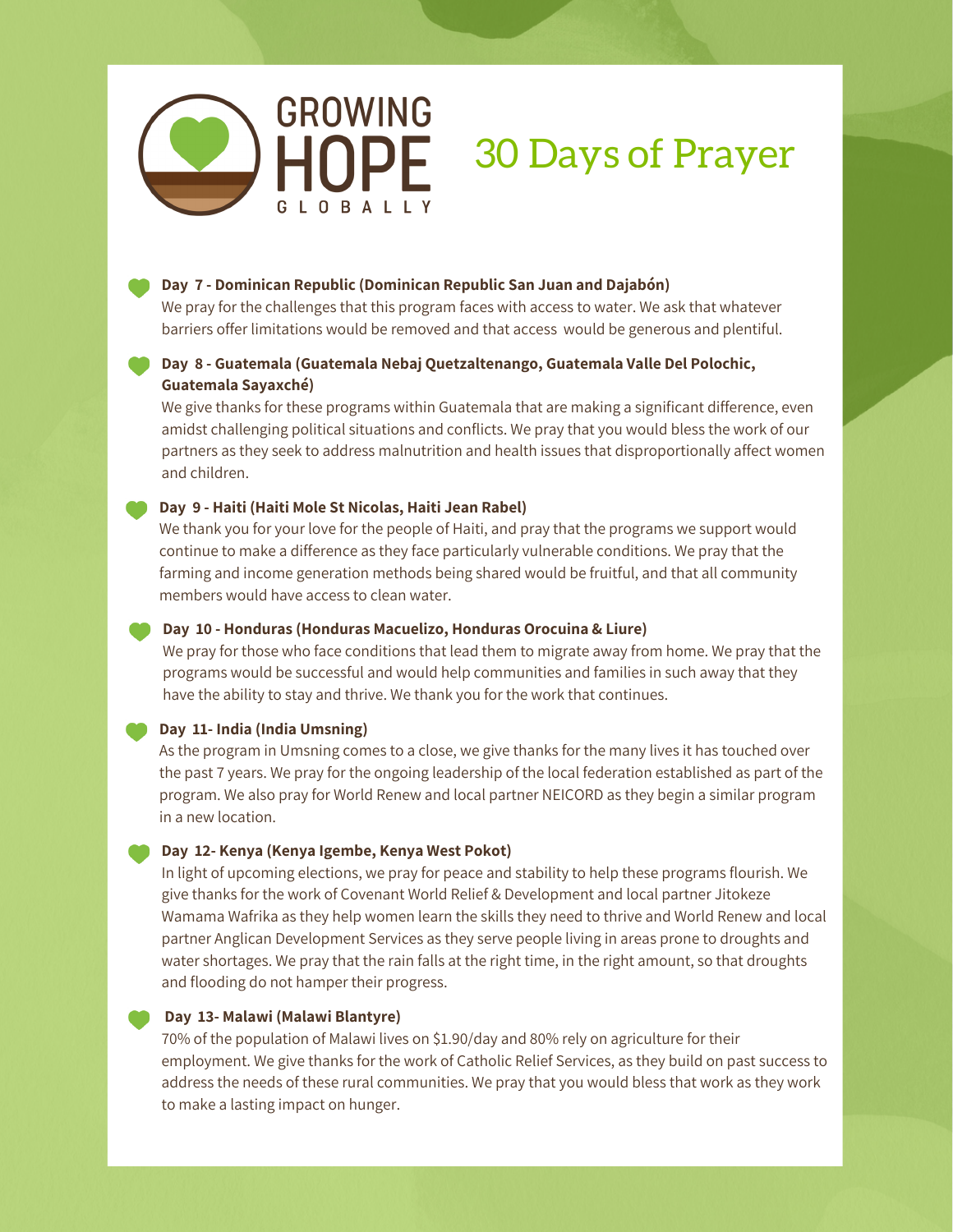

#### **Day 14- Mexico (Mexico Chiapas Ocosingo)**

We give thanks for this program implemented by Mennonite Central Committee and local partner INESIN and all of the work they do to empower farmers. We pray that such efforts would bring peace, respect, and mutual appreciation among the different culture and faith traditions of the communities that are being served.

#### **Day 15- Mozambique (Mozambique North)**

We pray for peace and protection for the communities in this program as they face the challenges of living in a remote area with threats of inflation, political instability and violence nearby. We pray for their safety and that the program will continue to make a lasting impact, even in the face of these challlenges. Thank you for those who continually serve.

#### **Day 16- Myanmar (Myanmar Nyaungdon)**

As a result of the dual challenges of the COVID pandemic and a coup d'état in February 2021, the people of Myanmar face mounting poverty. We pray for the success of this new program as they seek to build resilience and improve nutrition and food security in the face of these challenging circumstances.

#### **Day 17- Nepal (Nepal Jahada)**

We give thanks for the work of the Mennonite Central Committee and our new local partner organization, SAHAS. We pray for success as a new phase of the Nepal Jahada program continues to equip vulnerable families with new opportunities.

# **Day 18 - Nicaragua (Nicaragua Carazo Diriamba, Nicaragua Matagalpa, Nicaragua Boaco Camoapa, Nicaragua Conquista Nandaime, Nicaragua Estelí)**

We give thanks for the ongoing work of our partners in Nicaragua and pray that they would be able to continue to make a difference in the lives of the communities they serve. We pray that the political conflict, which has restricted the ability of some local organizations to function, would be resolved and that peace would prevail.

#### **Day 19 - Palestine (Palestine Gaza)**

We pray for peace in the region, even as conflicts continue to escalate. We ask that program participants not continue to get caught in the cross-fire and have to start over. Grant them peace and the opportunity to rebuild their lives.

#### **Day 20 - Paraguay (Paraguay Lower Chaco)**

We give thanks that the indigenous communities in this program are learning to advocate for themselves. We pray for success for their efforts to ensure that their children have access to education.

#### **Day 21 - Peru (Peru Castrovirreyna)**

This program is teaching creative methods for improving child nutrition and preventing anemia. We pray for the work of Lutheran World Relief and local partner staff as they encourage the communities to try something new to improve the health of their children.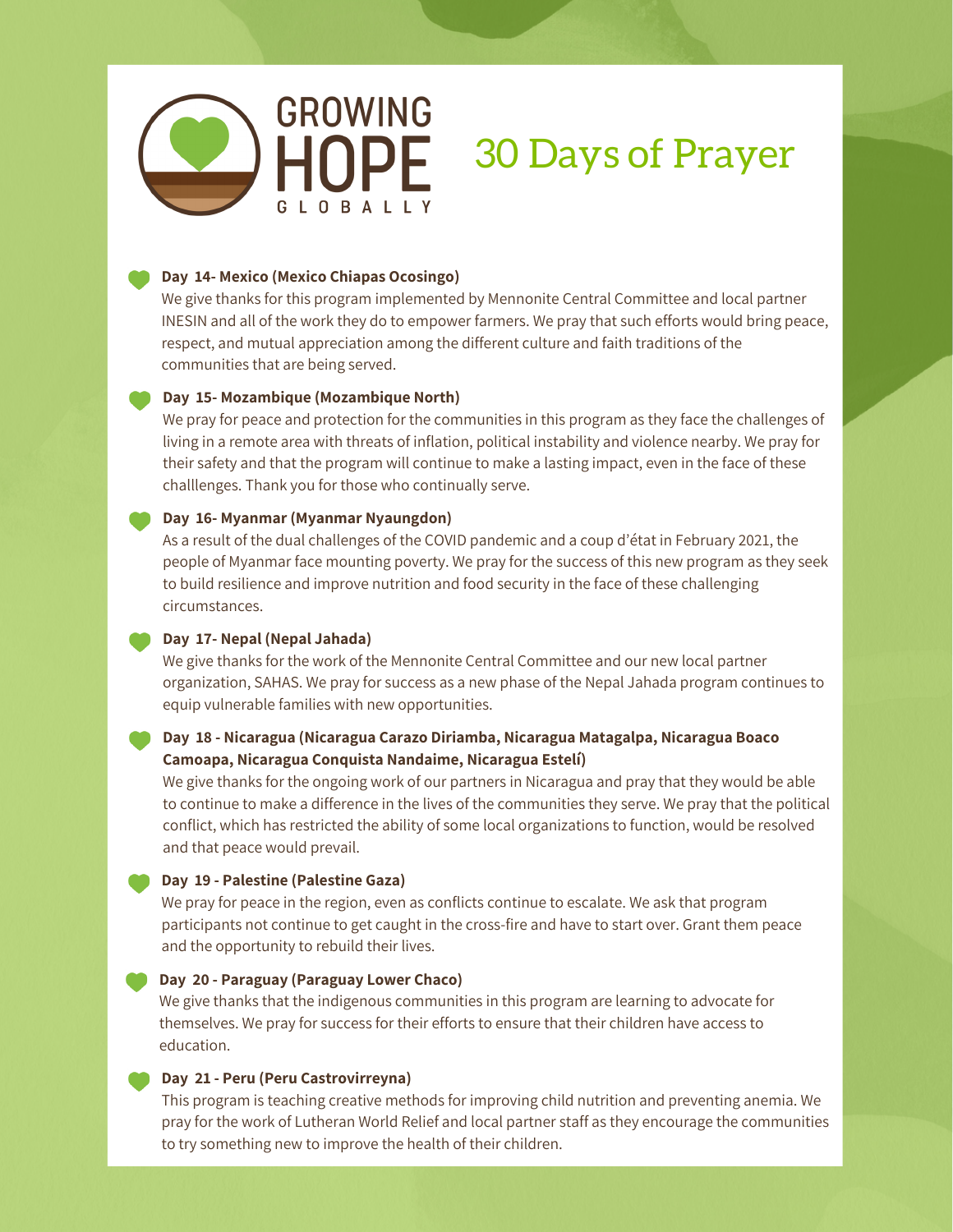

#### **Day 22 - Rwanda (Rwanda Banana)**

This program primarily serves families that were impacted by genocide. We give thanks for this opportunity to support widows and their children with improved nutrition. We pray for the work of Nazarene Compassionate Ministries and ask that this work would continue to make an impact in the lives of those living in vulnerable circumstances.

#### **Day 23 - Sierra Leone & Liberia (Sierra Leone Liberia Youth)**

We give thanks for this program that seeks to bring a brighter future to the people of two countries that have been torn apart by civil war. We pray that the program will be a success and that the youth it serves will continue to build up their communities for the future. Enable them to make a living and support their families without leaving home.

#### **Day 24 - Tanzania (Tanzania Arusha, Tanzania Hanang, Tanzania Mbeya)**

We give thanks for three new programs in Tanzania led by Convoy of Hope, Catholic Relief Services and Mennonite Central Committee. Each program works in a different part of the country in different ways. With 14 million Tanzanians living in extreme poverty, we pray that these programs will make a lasting difference and help the local community members to know the dignity of being able to provide for themselves.

#### **Day 25 - Timor-Leste (Timor-Leste Liquica)**

We pray for the people of Timor-Leste who struggle with one of the highest rates of malnutrition in the world. 46% of children under five suffer from chronic malnutrition/stunting, and many subsistence households experience annual food shortages. We give thanks for this new program implemented by Church World Service, which aims to improve child nutrition and overall family food security among poor and vulnerable farmer families in the District of Liquica. We pray that this program will help them to thrive.

#### **Day 26 - Uganda (Uganda Rubanda, Uganda Mt. Elgon)**

We give thanks for these two programs in very different geographical regions of Uganda. We are grateful for local partners who work to understand the local resources and address the specific needs present in each community. We pray for improved soil health in Rubanda and improved coffee production in Mt. Elgon.

#### **Day 27 - Undisclosed Country (West Africa)**

This program takes place in an area of extreme heat and very dry conditions, which often cause food insecurity that leads to increased violence. We pray for relief and peace in this challenging environment. We pray for the safety of the local staff, and that the program would be able to continue serving and making an impact in the community.

#### **Day 28 - Zambia (Zambia Copperbelt, Zambia Lundazi)**

These programs are located in two different regions of Zambia, but both are working with the local church to help farmers learn conservation agriculture practices. We give thanks for the work of the local church in Zambia and around the world and for opportunities for farmers to become better stewards of the land you have given them.